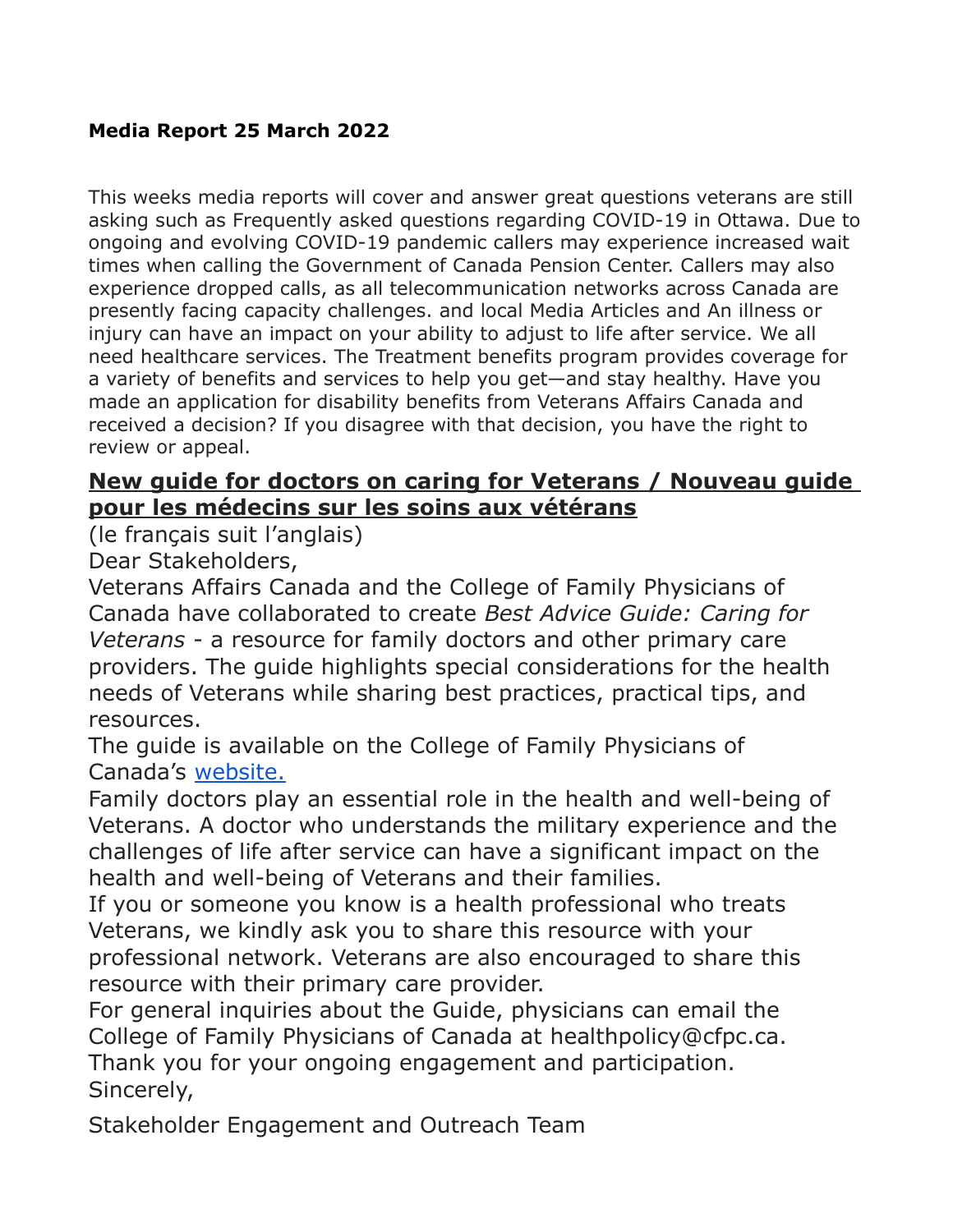Veterans Affairs Canada engagement@veterans.gc.ca \*\*\*\*\*\*\*\*\*\*\*\*\*\*\*\*\*\*\*\*\*\*\*\*\*\*\*\*\*\*\*\*\*\*\*\*\*\*

À tous les intervenants,

Anciens Combattants Canada et le Collège des médecins de famille du Canada ont collaboré pour créer le *Guide conseil pratique : Les soins aux vétérans –* une ressource pour les médecins de famille et les autres fournisseurs de soins de première ligne. Le guide met en évidence des considérations spéciales pour les besoins de santé des vétérans, tout en partageant les meilleures pratiques, des conseils utiles et des ressources.

Le guide est disponible sur [le site Web](https://patientsmedicalhome.ca/files/uploads/FRE_Caring-for-veteransBAG_Final_REM.pdf) du Collège des médecins de famille du Canada.

Les médecins de famille jouent un rôle essentiel dans les soins aux vétérans. Un médecin qui comprend l'expérience militaire et les défis de la vie après le service peut avoir une incidence importante sur la santé et le bien-être des vétérans et de leur famille.

Si vous ou quelqu'un que vous connaissez êtes un professionnel de la santé qui traite des vétérans, nous vous prions de partager cette ressource avec votre réseau professionnel. Les vétérans sont également encouragés à partager cette ressource avec leur principal fournisseur de soins.

Pour des questions d'ordre général au sujet du guide, les médecins peuvent envoyer un courriel au Collège des médecins de famille du Canada à healthpolicy@cfpc.ca.

Merci pour votre engagement et votre participation continus. Cordialement,

L'équipe de mobilisation et sensibilisation des intervenants

Anciens Combattants Canada

engagement@veterans.gc.ca

# **The Veterans Review and Appeal Board is pleased to announce the release of our new website**.

This new site has been in production for more than a year and was thoughtfully designed with special attention to accessibility, as well as the future needs of those we serve and the needs of our organization.

We are always seeking opportunities to strengthen our service to Veterans, Canadian Armed Forces and Royal Canadian Mounted Police members, and their families, and as new technologies and processes become available to us we are proud to integrate these new efficiencies.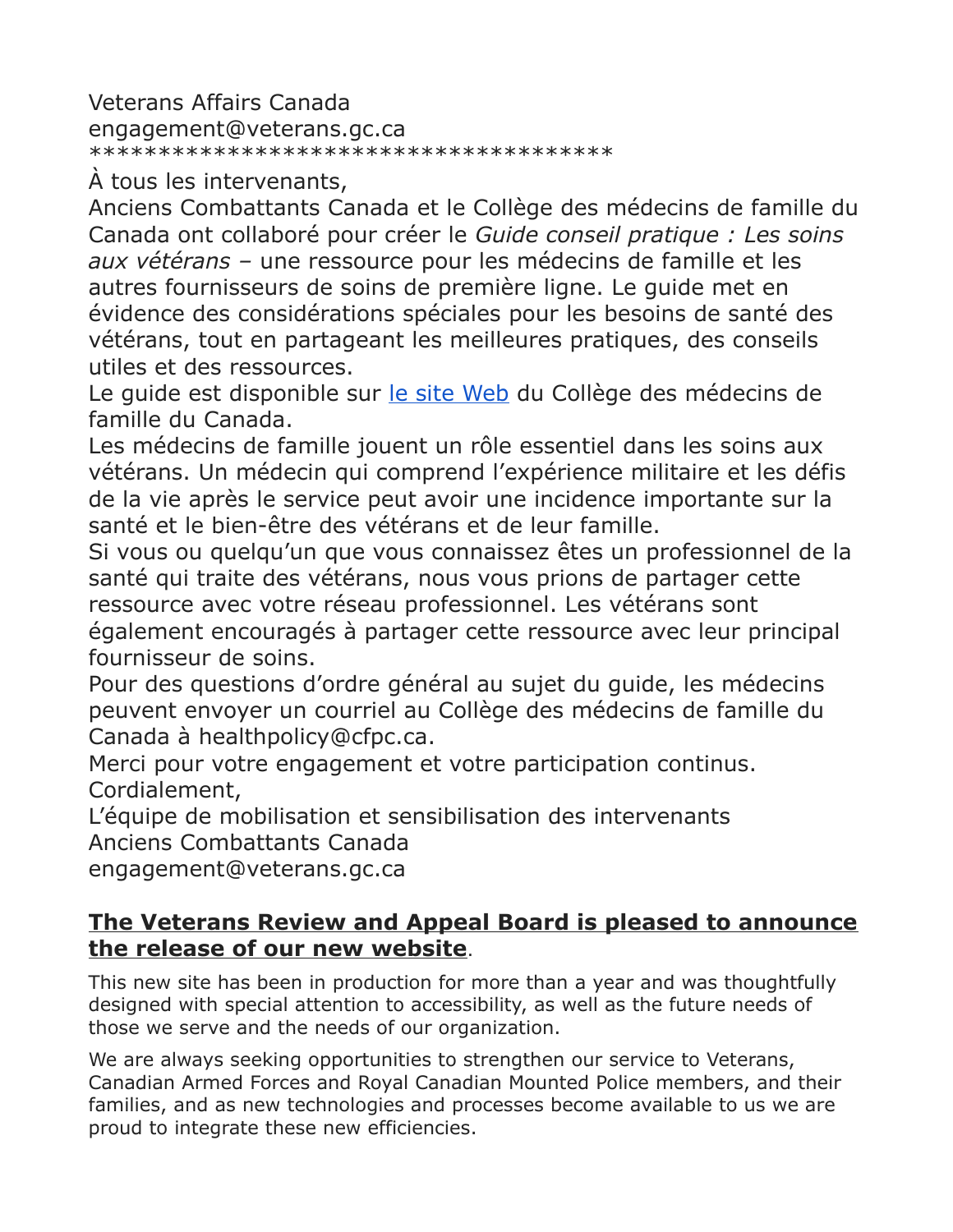The new features available throughout the website enable enhanced navigation capabilities with touchscreen devices and accessibility devices, such as screen readers.

Features that will support our service include:

- Intelligent screen scaling to the device being used (i.e. desktop computer, laptop, tablet, smartphone, etc.)
- Intuitive navigation for touchscreen devices
- Similar look and feel to other Government of Canada websites
- Improved overall site structure tailored to users of our site
- Built-in Twitter feed that mirrors real-time VRAB Twitter presence
- Design optimized for accessibility needs

Our new website can be found at the same address as our previous website [\(vrab-tacra.gc.ca\)](http://vrab-tacra.gc.ca/) and all relevant content has been migrated to this new site. I encourage you to make yourself familiar with our new design and return often for new content such as new informational videos coming soon.

Thank you,

Christopher J. McNeil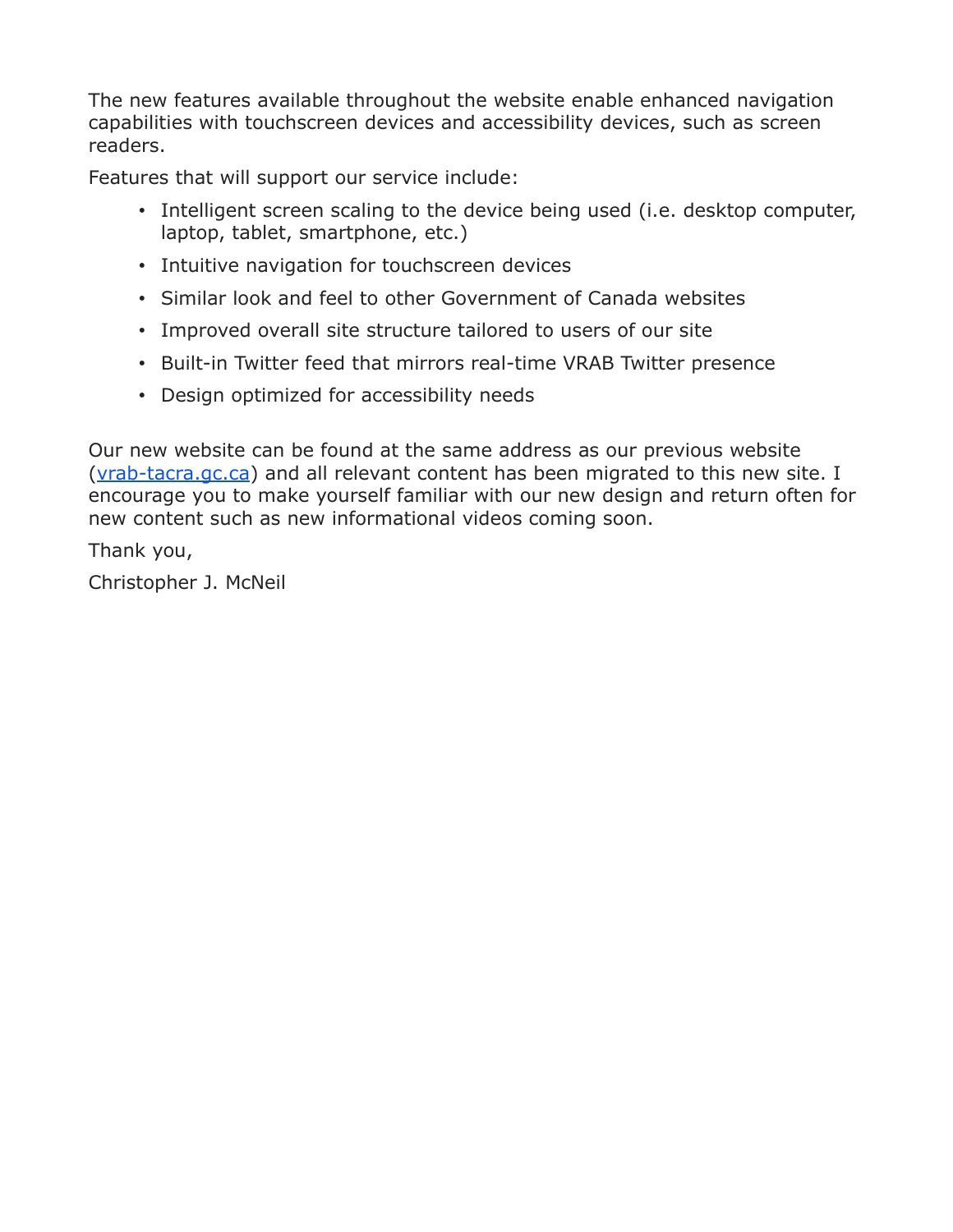#### **The End of Russian Oil**

By [Peter Zeihan](https://zeihan.us11.list-manage.com/track/click?u=de2bc41f8324e6955ef65e0c9&id=8f1c8e34ea&e=b3a49bf411) on March 18, 2022 *This opinion piece is an adapted excerpt from Peter's upcoming book, [The End of the World](https://zeihan.us11.list-manage.com/track/click?u=de2bc41f8324e6955ef65e0c9&id=31c3dde774&e=b3a49bf411) [is Just the Beginning](https://zeihan.us11.list-manage.com/track/click?u=de2bc41f8324e6955ef65e0c9&id=31c3dde774&e=b3a49bf411)[.https://us11.campaign-archive.com/?](https://us11.campaign-archive.com/?u=de2bc41f8324e6955ef65e0c9&id=f2872d6332) [u=de2bc41f8324e6955ef65e0c9&id=f2872d6332](https://us11.campaign-archive.com/?u=de2bc41f8324e6955ef65e0c9&id=f2872d6332)*

Think the Europeans will need to get by without Russian crude? You are 100% correct. But you are not thinking anywhere *near* big enough.

Most of Russia's oil fields are both old and extraordinarily remote from Russia's customers. Fields in the North Caucasus are either tapped out or were never refurbished in the aftermath of the Chechen Wars, those of Russia's Tatarstan and Bashkortostan provinces are well past their peak, and even western Siberian fields have been showing diminishing returns since the 2000s. With few exceptions, Russia's oil discoveries of the last decade or three are deeper, smaller, more technically challenging, and even farther from population centers than the older fields they would be expected to replace. Russian output isn't in danger of collapsing, but maintaining output will require more infrastructure, far higher upfront costs, and ongoing technical love and care to prevent steady output declines from becoming something far worse.

While the Russians are no slouches when it comes to oil field knowledge, they *were* out of circulation from roughly 1940 through 2000. Oil technology came a long way in those sixty years. Foreign firms—most notably super majors BP and Shell, and services firms Halliburton and Schlumberger—have collectively done work that is probably responsible for half of Russia's contemporary output.

The Western super majors have left. All of them. Just as the Ukraine War began, Exxon and BP and Shell have walked away from projects they've sunk tens of billions of dollars into, knowing full well they won't get a cent of compensation. Halliburton and Schlumberger's operations today are a shadow of what they were before Russia's previous invasion of Ukraine in 2014. Between future sanctions or the inability of the Russians to pay them with hard currency, those operations now risk winding down to zero. The result is as inevitable as it is damning: at least a 50% reduction in the ability of Russia to produce crude. (No. Chinese oilmen cannot hope to keep things flowing. The Chinese are worse in this space than the Russians.) The outstanding question is *how soon*?

Sooner than you think. It's an issue of infrastructure and climate.

First, infrastructure. All of Russia's oil flows first travel by pipe—in some cases for literally thousands of miles—before they reach either a customer or a discharge port. Pipes can't . . . dodge. Anything that impedes a single inch of a pipe shuts the whole thing down. In the post-Cold War globalized Order when we all got along, this was something we could sing-song-skip right by. But with the Russians dropping cluster bombs on civilian targets - as they started doing on Feb 28 - not so much. Whether the Russians destroy the pipes with their indiscriminate use of ordinance (like they damaged a radiation containment vessel at Chernobyl!!!) or Ukrainian partisans target anything that brings the Russians income, much of this system is the system of the system of the system of the system of the system of the system of the system of the Second, climate. Siberia, despite getting cold enough to literally freeze your nose off in *October*, doesn't get cold *enough*. Most Russian oil production is in the permafrost, and for most of the *summer* the permafrost is inaccessible because its top layer melts into a messy, horizon-spanning swamp. What the Russians do is wait for the land to freeze, and then build dike-roads and drill for crude in the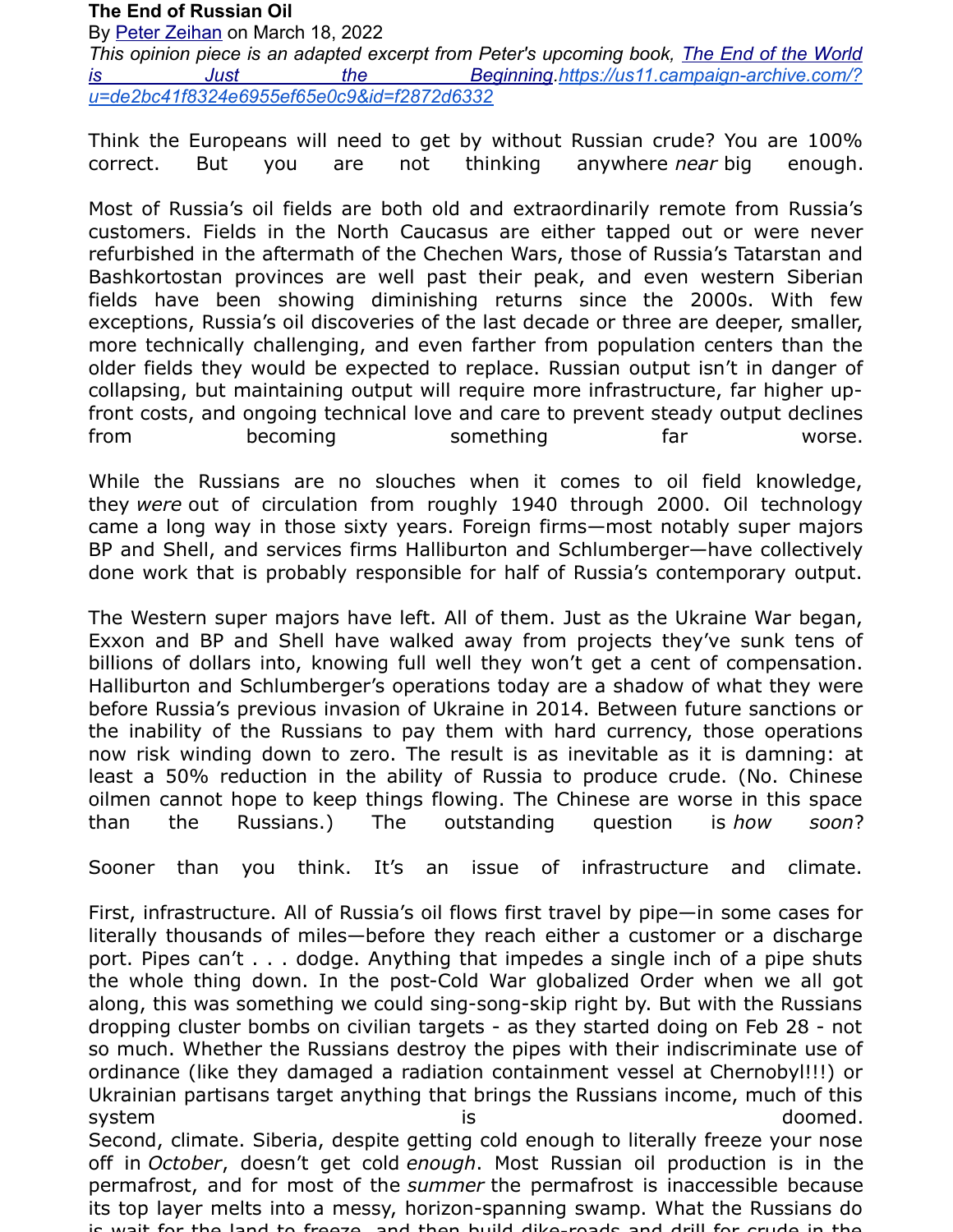**A group of Canadians is working to stop a proposed**  manually checking everything, all the way from well to border. **development of seaside condominiums at Juno Beach in**  long dark of the Siberian *winter*. Should something happen to consumption of Russian crude oil or any of the millions of feet of pipe that take that crude from wellhead to port or consumer, flows would back up through the literally thousands of miles of pipes right up to the drill site. There is no place to store the stuff. Russia would just need to shut everything down. Turning it back on would require

The last time this happened was the Soviet collapse in 1989. It took millions of man-hours of help from the likes of BP and Halliburton – and thirty-two years – for Russia to get back to its Cold War production levels. And now, with war on in Ukraine, insurance companies are cancelling policies for tankers carrying anything Russian on Seas Black and Baltic while the French seize Russian vessels, and the Russian Central Bank under the strictest financial sanctions ever, it is all falling soldiers who seized Juno Beach showed an extraordinary extraordinary extraordinary example of Canadian military skill, and the canadian military skill, and the canadian military skill, and the canadian military skill, and reinforced by countless acts of personal courage. There were 1,096 Canadian casualties that apart. Again.

Even in the sunshine and unicorn scenario that Putin duct tapes himself to a lawn Even in the sanshine and alleent secharis that ratin duct tapes immedited ratin.<br>chair and throws himself into a pool, and a random band of kindly kindergarten enall and throws immoch life a pool, and a random band or kindly kindergartent<br>teachers take over the Russian government, we should not expect the energy councis take over the Russian government, we should not expect the energy supply situation in Russia to *begin* to stabilize before 2028, and for us to return to<br>supply situation in Russia to *begin* to stabilize before 2028, and for us to return to to the routes the Status quo before zu<sup>4</sup>) what we think of as the status quo before 2045.

and army to liberate the people of France from the brutal predations of a vicious occupying In the meantime, the debate of the moment is expanded energy sanctions. Once everyone concludes that Russian crude is going away regardless, there's something to be said about pre-emptively sanctioning Russian energy before reality forces the same end result. Moral high road and all that. Bottom line: *Uuuuugh*! The disappearance of some four to five *million* Russian barrels of daily crude production will all by itself kick energy prices up to at least \$170 a barrel. A global energy-induced depression is in the wind.

But probably not an American one. In the bad ol' days before World War II there wasn't a "global" oil price. Each major country or empire controlled its own production and maintained its own - sequestered - market. Courtesy of the production and maintained its contre is a copies of a contribute course, or the developer is a control of the  $\mu$ anding the use of the product of the producting the section, the Star presedent that the drive<br>authority to end American oil exports on a whim and return us to that world. An discribing to the American on exports on a will had recent as to that world. All<br>American export ban would flood U.S. refiners with relatively cheap shale oil. American export ban would nood 0.9. Tenners with relativery eneap shale on:<br>Those refiners will certainly bitch - their facilities have a taste for crude grades dicapped entirely. different from what comes out of Texas and North Dakota - but having a functional price ceiling within the United States of roughly \$70 a barrel will achieve precisely what Joe Biden is after: cheaper gasoline prices.

liberate France and a continent on that day." She is urging Canadians to raise their voices to The rest of the world? They'll have to grapple with losing Russian *and* American crude at the same time. If the "global" price stays below \$200, I'd be shocked.

The first rule of geopolitics is place matters. To populations. To transport. To finance. To agriculture. To energy. To everything. The second rule is things can *always* get worse. The world is about to (re)learn both lessons, good and  $\mathsf{hard}$ , the developer the developer. Ultimately, the dream is to build a public memorial park  $\mathsf{hard}$ hard.

for future generations to remember and commemorate the sacrifices made by all Canadians who were part of the Allied victory in all theatres of war and about the role of Canada in preserving the freedoms we are privileged to enjoy today.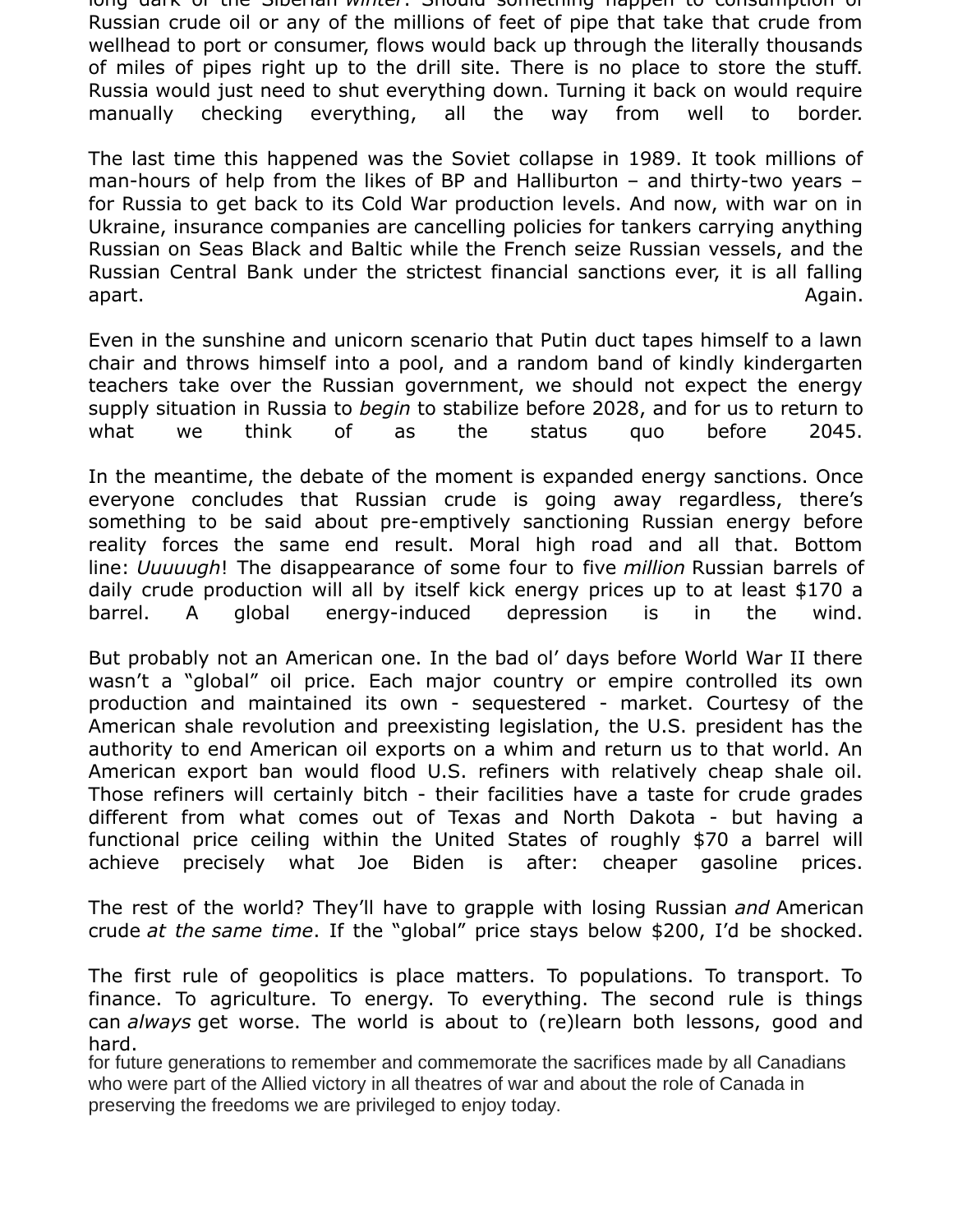According to Clegg, we still have the opportunity to bring this development and all its related consequences to a halt before it causes permanent damage to the Juno Beach Centre, and this hallowed ground that is such an important piece of Canadian history.

"Lest We Forget "must be more than just words. The phrase means that we will do all that is necessary to honour our history, remember the valour of our soldiers who fought and died and memorialize the places that preserve the story of Canadian soldiers who put their lives on hold – or sacrificed them entirely – to fight for a better world.

Current world events remind us that some things are sacred, and we owe it to those who made the ultimate sacrifice to never forget.

Cindy Clegg [info@savejunobeach.ca](mailto:info@savejunobeach.ca) [Save Juno Beach](https://www.savejunobeach.ca/) 1-800-393-5734

# **Compensation for illness or injury**

Financial payment provided for a service-related illness or injury.

Disability benefits

Compensation to recognize that your injury or illness is a result of your service.

Critical injury benefit

A lump-sum payment that recognizes the immediate impact of the most severe and traumatic service-related injuries or diseases.

Caregiver recognition benefit

A monthly payment for an informal caregiver, such as a family member or friend, who provides you with daily personal care support.

Additional Pain and Suffering Compensation

Monthly payments in recognition of any severe and permanent disability, related to your military service, which creates a barrier to life after service.

Exceptional incapacity allowance

Additional monthly payment for a disability pensioner if your illness or injury impacts your quality of life.

Attendance allowance

If you receive a disability pension you may qualify for payments to help cover the costs of an attendant.

Clothing allowance

If you receive a disability pension you may qualify for a monthly tax-free clothing allowance.

Rehabilitation Program: Let's chat! / Le programme de réadaptation : parlons-en!

Adapting and improving for Veterans during COVID 19 ‐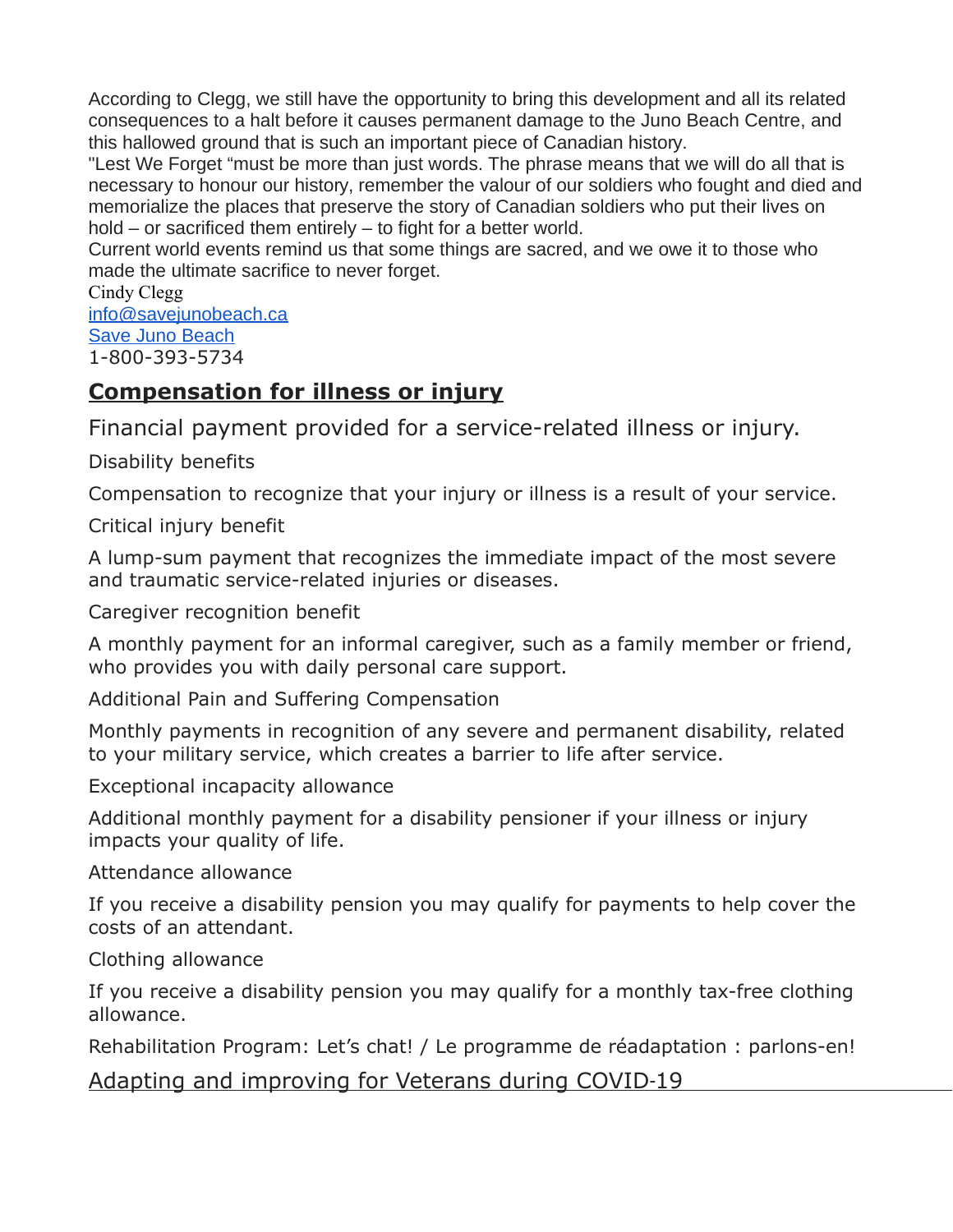Since the pandemic began, we have reached out to over 20,000 Veterans. While offices remain closed, you can continue to connect with us through My [VAC Account secure messaging](https://emails.engagementhq.com/ls/click?upn=9vcdD193qA8wVAWAMcxkDVIHwbevMrQOoPXLdn6t48rFhdYDTIA9fjgnOPd4MYwVAGTs1F8DICke3VPBGUu4-2BGcOCTrOydFFCCGegk5QUMQ5AO-2FyWDDJ8TeNMA3CvYicXwlWHb5O3pDu7DgqBiQSZtxKIAsH61e1ozac9XzGAuoVEDvXSkSKNzxuJa2jXQk6ZVGY67wSUGBxA4RY5uL5I6SsHTZT-2B-2F8p7XQYoqobH-2Bo2GPDSGgndcXzrfpOaR0dKf_h__Qr-2FEWZZ2NSxEuYyz1vGYovtWkAk6eSF1GO3rpwK32i2izoLt9ZzbJCgpDVVX8nJWJqHpwdHIQGRzd9G97ScZgu9zHp-2B0Ml8B6a4Fk2-2FMOX1WpJhawsSEP3WYtJwxZ-2B-2FSA2vvMf6TIwxzb-2FgibJR6nCp7wPFDQpO-2FFchWpJCZOes9May4AdpA7-2Fz-2BzkjZwR6ic4H8Vd11er-2F6EFkKRjbdtVTDcQzIm8zpCe47isiGLEwGTIgJyh6kzem6HvMi1D3sLvpJ9QC0x0HDw-2FMhOiILtQ-3D-3D) or by calling 1-866-522-2122.

Here are some other ways we have adapted to better serve you during the pandemic:

- [Operational stress injury clinics](https://emails.engagementhq.com/ls/click?upn=9vcdD193qA8wVAWAMcxkDVIHwbevMrQOoPXLdn6t48oH0injeqdhuaNLau-2Fy2mwoxVDHxQAdXHyMLHHsvc2WZo3mWyXWlmS9n-2Bswk1G0RC6XgtEHVVMkkHEl2q4z0b6TswKHAuzjBeemDnqbxKuYy8tezVRMBsDy9cjPLy6134Ph1uKBS2WsKpkPAp6n1R9IZqP9zTsuoL4yCBpQ2z5DaQXkXiIplyNSnUEhGzeBUoMKM2LPdhTDJ3-2FtVC1e0jMFR3HjIrFWkhFdABI51HRi595h6-2B-2FQ3twnvgRGbvyBK0hQsjqn18C2v6Y2s21KanXVrFgx8T8xLfDtF4q6eUBT6g-3D-3DSmVl_Qr-2FEWZZ2NSxEuYyz1vGYovtWkAk6eSF1GO3rpwK32i2izoLt9ZzbJCgpDVVX8nJWGBtQD-2FxsuwyFwBP1h27EgFgCl-2Br6VftI-2F8NfbDbvc4kQR9GfTSqdaKoi3vJ0iCiPnwgkQdrgaK0rZrKwb89FhnMTamayzIty8vKDiju-2FOlge7CHLyxIWFT91AM2L3tOc5tZYkZ4NdLut5vogyQQ3BkFZ9-2B7S5FQrUekY9hKa1r2CmsMQQm-2BC-2B7T7YJsH6bDO3wan5iWw2W8KfCbBrx9-2BNA-3D-3D) group therapy sessions are offered online.
- [Career transition services](https://emails.engagementhq.com/ls/click?upn=9vcdD193qA8wVAWAMcxkDVIHwbevMrQOoPXLdn6t48rc9N2ZGZ2C48vfH6yJsjeetkUv5Gdx8dV75va2DAkWaKWluavov4c6dmswbIt4X4T6300ZYrb4-2FIbS2Td5qwy-2F-2BAD8bS6t6cdmzPHvs6YRZowsvK4sq4Pg7XKD4-2FOfy3OesqVaVEqCB5SxtsxXvoz-2F-2Br6ZFQtgEb3K3C5HTORfkj7yo5n7QH2LP9FQOZWjgRZACbyRSs6JrZ8TQmSdDk2pFLRF3mS4td5gV-2Fa02CeLIefDyzTSz3N8rH-2FM86t1E894-2F2Xx4Givf3KxEhloekylkX1O_Qr-2FEWZZ2NSxEuYyz1vGYovtWkAk6eSF1GO3rpwK32i2izoLt9ZzbJCgpDVVX8nJWW8HMgSYoJxhCB1gcbUsEgrgDKnjncoHYSGtNri1Jrg-2FzvGVycVRLE1rMjvESMxhPV6Eo96w-2FQjr-2BlQ76LqTvCSvAURlDtmpkYrIIaszsDSTTv5R1rA-2FWN8GAGaTR-2Fc9rWvs-2Bl7ctmKy3CiyaEFNrUlWu-2Fzkwit52m-2Fl8CvmjBeP7bA1szY5xUMThCldTxK5PJD9eqAO3W0u9FZ-2FS2IJTIw-3D-3D) continue to be delivered virtually.
- Vocational rehabilitation providers are offering virtual assessments tailored to each Veteran's unique situation
- Certain prescription requirements have been waived and coverage for virtual health services is extended.
- Some health assessments are taking place virtually, allowing our health professionals to provide more accessible services.

To stay up to date with the latest information, bookmark and visit the Government of Canada's [Coronavirus page.](https://emails.engagementhq.com/ls/click?upn=v8N1PNoNaFoK-2BfJX-2Fm8WUcBn6wVE2MHBIsr-2F0PKIOzBWnYoTpOwOl8UvLAZREC8T3b8dxZZ2lgLb8CpvAStgySXLRw3mgyk9B99KkmZ7VCSsdr0OgKuxKY437AhqcYNE5ff0jaVaWG0wHK1I56PAAJFkdP3dfPLS9ZOH1G9ED6kKs5nHcGvVNdY5IzqLrBPnG4LSDsueakN15VMqP35HYSvolS0LaGZzF3lrlFAWFk8-3D6t4H_Qr-2FEWZZ2NSxEuYyz1vGYovtWkAk6eSF1GO3rpwK32i2izoLt9ZzbJCgpDVVX8nJWRjWLtM-2FKzorkQhB1ZLNYUMycG-2FbxCBJiHMiciThT1RvrANeFjVlSv3EhBrMQQcodJ16FJe1hjPyl2mwTsPhFghtzj0BeosswQpsAseYnPSpwIBNrgXlsS-2BZ7GJnKRDJ-2B8P7HqoV2p2bOsmbMEGLGx8EtBids3o9LyTt1cCuwwwR3145-2FUgkUQyvr-2FZrcoGKOUfz9jp69-2B0SNAqO1ATczTw-3D-3D)

Resources for homeless Veterans

[An estimated](https://emails.engagementhq.com/ls/click?upn=9vcdD193qA8wVAWAMcxkDXUwjrsQ7kvRTJL-2BqpbFSZ4u2kYhvV2gGLRz0HoesqEpyOzZEyEa6ZqEEPF0FhDiKwlQCEE5siD3bDvwbZuGAzOx0Rw-2FFxsqdy5If8f7lacmKDwLRiIyMCRf7hC9g3agXCbF-2FM5DNpKcoOJEJI4WbL88QKEintruB2QAPluqEe86KihrVAPW41YfirPYZzY-2FdvenvREwdTMIoptTxFJtLlS4jQVLulQtbPai4FmtVLLOcTQcHloLHX3AdZSDUi4RVY7TmO4yZRPUo2aPBzqQIPxuOig4lfdj-2BuOHIUf3DbnDurPY_Qr-2FEWZZ2NSxEuYyz1vGYovtWkAk6eSF1GO3rpwK32i2izoLt9ZzbJCgpDVVX8nJW1vQU7fi-2BATMLuAR0rKpqJnSRGaec-2FiSTgF-2BahNx2qirm-2FwFuevrp7tqf1SzSoaTHTYZt3TBlvM2Eo7i3x4FJg-2F6xEv1CRz0tdbYcd9i9sVofTfO6cFPbhBpRtczfCt4vW-2BHR7vAESHRBqwWRBTdu1QihoO5RYc5W5QJ5CsnI4XC2dtQNTv0Ah-2Bez-2FFD1nFt5jMH7S-2BfAE40C9r3au8F6Cg-3D-3D) 3,000 to 5,000 Veterans experienced homelessness in Canada in 2019, and together we can change this.

Staff at Veterans Affairs offices across the country are available to help Veterans who are experiencing homelessness, and connect them with organizations in their communities that work to solve homelessness.

VAC also offers immediate supports like the [Veterans Emergency Fund,](https://emails.engagementhq.com/ls/click?upn=9vcdD193qA8wVAWAMcxkDVIHwbevMrQOoPXLdn6t48piBPd-2FJVBpJsH4-2Fah1L-2BffnWCm7gm2-2BQD-2Fw1DbRXIFbjkqXns-2FntDrpQxQLTZQNcZ-2FTXMw4XDGjIlXmYI6ZyrcAUUTvZTzsRoGFJKrDOWr1RAaO7PqjeJhn-2BDAx6Plw28KmX0wfm5kxw-2Fk0V9FoFaw9LUpena9c-2FYEqp2xc-2BlIFaiqy6cFT1rulTulftZW-2BqTZseC5lMzdV-2Fpy1e4btiGkwSOukIKdZhT7u08gUMi2S9-2F5hJ3nFS6GW36C2ZyV9B-2F-2BXmnyqKAGYIQU2rpA6WcEPEtK_Qr-2FEWZZ2NSxEuYyz1vGYovtWkAk6eSF1GO3rpwK32i2izoLt9ZzbJCgpDVVX8nJWb5TJ4r8i4H-2BwdAy1arBeOBQD6A-2B2dNqcauhjkQcQ-2BK9ZY2ofxI8640Z7yCOGuUkWhX-2FkfjidiHx8Bb0p4NuVLQSeEnw5b6b7JWO-2BcAOKr5F4zn04mGd6F64Zu2rQtvAG4xnXr-2ByuRtExArr-2F-2FQWUJP3XD8ijw6t8rEZVaJ2befbWyO1g5Td1jRcMMSJeIwP5bL6laRMEcxL-2FPzrbNmTbiQ-3D-3D) which can provide funds quickly for urgent and unexpected needs. These can include essentials like food, shelter or medical expenses while we identify long-term needs and look for more long-term solutions.

Further support for low-income Veterans includes:

- the [Canadian Forces Income Support,](https://emails.engagementhq.com/ls/click?upn=9vcdD193qA8wVAWAMcxkDVIHwbevMrQOoPXLdn6t48rCXfh-2BHM2U1sQWIH7Jlj5Gam1HoqQp5uWd6Hp3vEUFIZ1W6fVquqaNllP1Fvfs4nQkGDxemmhyuN9-2Fm4EmmXWplN-2FXDJojY1ZRr6MwitSRBT4N9JisvfYI5iQFYj7jbQVOmjaVY1WmRiGK5pZ1Mcw3RG5orc-2FM-2Biamug3BwJRK-2FE6BfzZjIAFCo577-2BfO6qj9p-2Bhgzb7kU9TuWgdNYVdo-2B24f7WdjcuLgEptGmKh2s9RwoepAldlBi5ILPg9tOs9PK58-2BeMh2QXpkZCy4UUSLq7dFpPgWSNm7ut5DN55VXag-3D-3DlqJe_Qr-2FEWZZ2NSxEuYyz1vGYovtWkAk6eSF1GO3rpwK32i2izoLt9ZzbJCgpDVVX8nJWSN-2BYIN6RJ9fObXpb-2BTgu6WfaLJLtwL3peI-2FYAjXQJflM4oj6r-2BgaNs0OpPwiTUYluAbYYOINj-2FKI-2FYlrS5naKLEsn1G1XdcpdsnrNXce-2F2RdY5aYBpOpEqAaTHdBW73UVv0EFJTixWZCEdxdUBAZH-2BR6wdEBrGgbJ8G59h067JpsSPVx91BDtxAv3NGVw6J-2B8uo0w3oSendbp59YMSrFfA-3D-3D)a monthly payment to help lowincome CAF Veterans, survivors and dependent children
- the [War Veterans Allowance,](https://emails.engagementhq.com/ls/click?upn=9vcdD193qA8wVAWAMcxkDVIHwbevMrQOoPXLdn6t48rCXfh-2BHM2U1sQWIH7Jlj5Gam1HoqQp5uWd6Hp3vEUFIT0MX3W1W3kPDfx2f7kzGZKvqpuCzo4frdGaUDmZgaUntQa1ndruNE-2FVdtmsYRxv7PRRG1wDaT6uoZLYyjLnGaphmuJJEseS0WS-2BzSsDhMlluE1pwsgVTrWjn8uqejU6KuW33g1DThQvpz9l6V6uRgPOUexBrakmXYFmofpxyRV3QBWKztq4-2FUn51abKTWqQdR6WRBT7Cde-2FGLAFm-2FWyHLYRT4-2BmqLc-2BT-2BUFAwNujpeXKzL4_Qr-2FEWZZ2NSxEuYyz1vGYovtWkAk6eSF1GO3rpwK32i2izoLt9ZzbJCgpDVVX8nJWXUJCqdDKIQjnmG71xrj87M48RMiX8mAoGB6La5y2Bqn9EuwtPQ1z54UqXd8GAOz04HfrLnS7JhePD6dx2mYsXdQ6PmLTY5-2Fo9adNWoC2Lrd7fE9NjHlvYepau5pJuWMrGg4-2BHhKWE9PBGwV5UrAPVQu4Ld9cS6eZDkb-2Bm92n-2F7xEfZhRj1chANL3PHkqiSRMuNm8C4oi1FDfkDXGOnetxQ-3D-3D) a monthly payment to Second World War or Korean War Veterans who have a low household income.

There are also support systems for homeless Veterans offered by other organizations such as: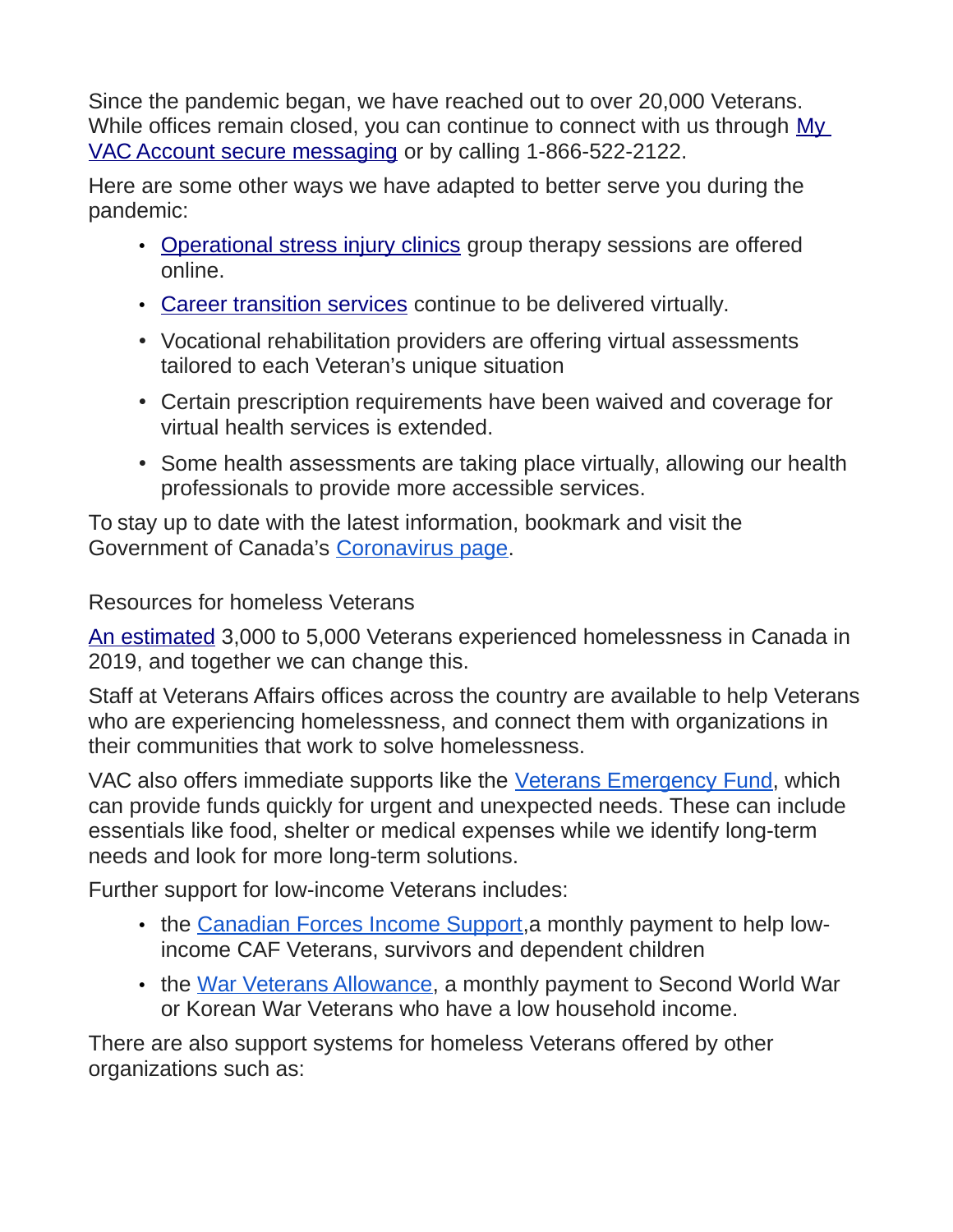- [The Royal Canadian Legion](https://emails.engagementhq.com/ls/click?upn=9vcdD193qA8wVAWAMcxkDc6qGK83SyU10gPXS4YbxOf8dsoy7tLh2aoeaGg16t5FISQORMvcOCSLCLQshpieO5-2FYad-2FlGU1V-2FE8m4NtX8U-2FRzJN-2Bq7j9GzsJYZbUdl-2BSFmEa4pYuT4Ug5a2xRzw60uYyA0xatlD9KUt-2BPlPHcaLK-2BAnMcOkhMjI4EEZLaOErEAvJskCd1yZi7HekH7DWJ3yFFJkawao05ClaX75Y8MWioIHnyUJ55LOR0CvUxVVAEZf0dEtMHW9wEgA9npxWKw-3D-3DF_aB_Qr-2FEWZZ2NSxEuYyz1vGYovtWkAk6eSF1GO3rpwK32i2izoLt9ZzbJCgpDVVX8nJWNx-2Fgduh5YF34PxNXW3-2Fqtral8O6jZxIFzCvRJ-2Bht42yXHgM8qhU1qct8DD2lWVEi2bE4yCrj6MPqdEUj-2F51uxaBW7ewTmrbvN-2BELB8iyT2hbegMiS06ZW6s-2BN53-2BcTfRi6AozLJN7B89kFWghZ8E7g-2FJ1rTQmT4U3s2-2F7djeA2uwS1sPYg0rHEYomagonkOrbit3kUYrNha3ljXE2-2Bh3Pw-3D-3D) provides financial assistance to serving and former CAF members, RCMP and their families who are in financial distress
- [Support our Troops](https://emails.engagementhq.com/ls/click?upn=9vcdD193qA8wVAWAMcxkDV92DqkSAFREOnGxGzWegI1x4BqYBF3KJqcaWYuZDebAnweRMXG406r4-2BO1zIsa7o3FwuRCno8BejWmMPP-2B5dIkHMoa20ibbz1FQAZIDG-2FTxLfPp6RIcHs8MAZf9G9TpMFGHAs-2FXnDpw-2FNZ8dHiE9TUkJcXQF87mLLmFUWaoioxz4Z6X3vOD7c4RURky7y-2BXcmensXt5AfXaosxGW9Cr0lt0dz0WEyvQl6ajlsOZZrwPbXaWapQOkKbecjru3bAgrQ-3D-3DRWA0_Qr-2FEWZZ2NSxEuYyz1vGYovtWkAk6eSF1GO3rpwK32i2izoLt9ZzbJCgpDVVX8nJWnGliZ5k21Nga1anVeTp3z8lgvpmY1ok-2BfEoV1BsJ4NG-2BvkHBIDRJ-2FfYfuOvI7-2FdOZZ3TfJJ7hJ4gZsw5rN8Lx9VTsTKDioooz0ujVCNjBUNYBBlzkSjTYRrGiEmzufj0A-2BCz5eIg6QNHtTQq9N-2FbZBe0DPANT1Su4IrMvvaUFYGE837Z6upvFhnqdNCnFVGnGnVaRviABjUK39jeLTUA7Q-3D-3D) provides extra support due to challenges arising from CAF service, and
- [Veterans Emergency Transition Services \(VETS\) Canada](https://emails.engagementhq.com/ls/click?upn=9vcdD193qA8wVAWAMcxkDc8VlmUSl5wBft-2BHpMALzD1831qQ1S3QdsxNk1sXEcLK-2BW670p-2Bk9s-2Fq8vhs-2BbzWRYHYudPHBhNRFAw5ywPas-2BSDJUGcoZ3wKsmC25OOE54yHgUjVgDNgEcsao9NCXg29nEEPaxreZ-2BFOs8jl4EQSTKXEx-2BHHN-2FxzdvBhyDZ7-2F5ea4xtM8cGyM8NKJ2viMC9G0ex7Rh-2B13vzIQ51shE8q1Btd7MlKP008tK77KU6qqbtYI39_Qr-2FEWZZ2NSxEuYyz1vGYovtWkAk6eSF1GO3rpwK32i2izoLt9ZzbJCgpDVVX8nJWBLb-2BysbYBfJ2bI5GVtNJ-2Bb5oSWtuH8RnnZ4eUSE6erj5v1qHmjKteID5wbnoWgPlTpUN82iMYPsC7WwsYllGNMQ5MErxMX4FFv1FtBAVdQ6QTTgjB5q9-2BtxnuzCQ-2FcWhitYtI6wFBwK0iLld-2BCg2Wy-2Fex3cnMb3OTiy9jiP4ftSQzZj6bSbcWNX30PjCezaHSQ9vCANVUtyZE05Yfl3DJw-3D-3D) helps to secure housing, food and customized supports.

#### How you can help

If you or someone you know is experiencing homelessness or are at risk of becoming homeless, the first step is to contact a [local area officeb](https://emails.engagementhq.com/ls/click?upn=9vcdD193qA8wVAWAMcxkDVIHwbevMrQOoPXLdn6t48o79SPBTZJKx19Qvjw5hreKy7XEjFeJQQ4Nhmo7fTHwfOF-2FLKsnxFqe-2BNltJkpJzToDLRQ9MDFx1Zq-2B84Cdwfb2GR6d-2BtjrQ0jIcKtSfn1crxqqyZWdeV-2Byezjdr6QVwj-2BbOdMnySYWlMXSHdES8TEgr7F9nCDMvc8ZyEvZuOSaV58Rc8mhS5kX3DRTuJIcXOPS1nDUll7oMaJ8ODAAmrwHt-Va_Qr-2FEWZZ2NSxEuYyz1vGYovtWkAk6eSF1GO3rpwK32i2izoLt9ZzbJCgpDVVX8nJWzsPw3pqdTa9yEUPlJ-2B51f-2FxBZy8TmGvviRgy-2BLIhkqgqL0QoTT4JMNBjBDb0thwEkQNyLZMXmpGVzn6fukWHgV9z1wuXvTv1eAzzODTLiWV2sjjEcL9u2VmpdVZe6i3KYuwxlyQ-2BSRSHo5mmbmI69rFk76IrmnHGTjCXtmjUBh1XqqccHH9NLCs-2Fo6-2BZLYsxGCz2PM-2F7NuJtr7oS0Rxc0g-3D-3D)y calling us at 1-866-522-2122.

Free and confidential professional mental health support is also available for Veterans, their families and caregivers toll-free, 24/7 through the VAC Assistance Service, at 1-800-268-7708 or 1-800-567-5803 (TTD/TTY).

## Engagement

McGill seeking Canadian Veterans to participate in cannabis use study

The **Mission VA** program from McGill University is developing new strategies to improve the health of Veterans who deal with physical and mental health issues. McGill is looking for Veterans to participate in an anonymous cannabis use study. Your experiences as a user, positive or negative, are invaluable to researchers.

Currently, knowledge of medical cannabis treatment for conditions like chronic pain, stress, poor sleep and post-traumatic stress disorder is largely driven by trial and error. By participating in this study, you can help researchers find better ways to use medical cannabis to improve the health and well-being of your comrades, their family members and other Canadians.

Visit the [Active Veterans website](https://emails.engagementhq.com/ls/click?upn=9vcdD193qA8wVAWAMcxkDcgnFlKphbLsAwOblQ0KiChcnQ1TCZCPIevgP8N3nG4IwnCVmfpnuIIrWnz6N-2Bgzd4lXjNXxJlWUv-2FPCdwB5G2IROPUFGhgM3oFJArvyeppYEv195slvoey5YdNmGkLaUDXwEvu5LwRHx1Q4orPVYAn85NcZ8N-2Fp6hLHfCaIkg6xIZ08nDoE1CLGAXByY-2Fk9hYEg4BzYwdauvOwADhrtGjM-3DZcod_Qr-2FEWZZ2NSxEuYyz1vGYovtWkAk6eSF1GO3rpwK32i2izoLt9ZzbJCgpDVVX8nJWP8aiIJRo57Fyv8U1AwVmvNANeFVWExGLgWApId0BXNB-2FpwjhAqjImzK7Kbo9f69JfRFb1IYVcf3YK41ticEPee1rhgTqjaIQLQ8aXliqJFFtlxL2rrpz5jd9R6r9O-2ByLNHFj8Wma-2Fk73DRuLLS6QYWzAO6INM-2BbTqB-2BxnSeQUXyAlJ3zam-2BDfgPkHqKutU5uJVNv6HswYXdYhXy5XkXmvw-3D-3D) to share your experience by completing a brief and anonymous online survey. For more information, call 1-800-461-3006. McGill will not collect your name nor contact information while conducting this study.

## .**IN THE MEDIA**

[Save Juno Beach campaign needs your voice](http://sm1.multiview.com/t/gcH1AAgbaBPWM2LaQLPA5CWS~WaaCCoFQRUoaaaaCCoBRDJC3vaa?n=zYjVxUtmlckfj~25y6Vkfr.hkn~amp;j=nkXhlghyZoYrX~25AuhYrf.tYz~amp;f=p~amp;r=)